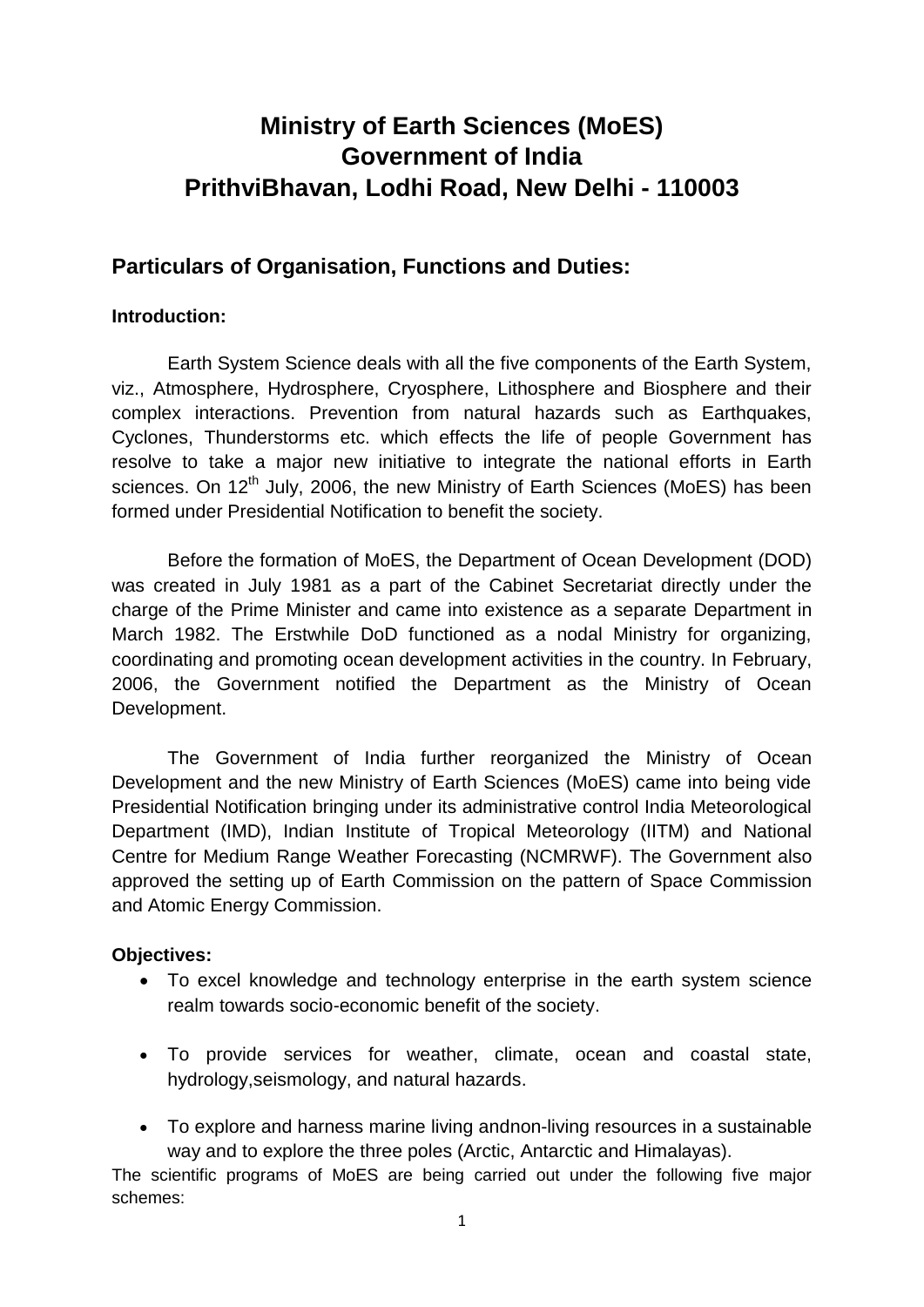# **1) Atomosphere and Climate Research, Observations Science and Services (ACROSS):**

- Numerical modeling of weathering & Climate
- Physics and Dynamics of Tropical Clouds
- Agro Meteorology
- **•** Aviation Services
- Centre for Atmospheric technology
- High impact severe weather Warning System
- Metropolitan Air quality and Weather Service Monsoon Mission of India

# **2) Ocean Services, Modelling Application, Resources And Technology (O-SMART)**

- Coastal Research
- Early warning system for tsunami and storm surges
- Integrated Ocean Information Services
- Monitoring and Modeling of Marine Ecosystems (MMME)
- Marine Living Resources Programme (MLRP)
- Ocean Research and Modelling

# **3) Polar and Cryosphere Research (PACER)**

- Construction of Polar Research Vessel
- Construction of third research base in Antarctica
- Indian Scientific Endeavors in the Arctic
- Polar Expeditions Antarctica
- Replacement of Maitri station
- Southern Ocean

# **4) Seismology And Geosciences Research (SAGE)**

- Microzonation, Observation Network and NCS building
- Geodynamics and Surface Processes
- Koyna Deep drillingprogramme, Maharashtra
- India-International Ocean Discovery Program(IODP)
- Indian Ocean Geoid Low (IOGL)
- Facility for Geochronology
- Seismicity & Earthquake Precursors

# **5) Research, Education, Training And Outreach (REACHOUT)**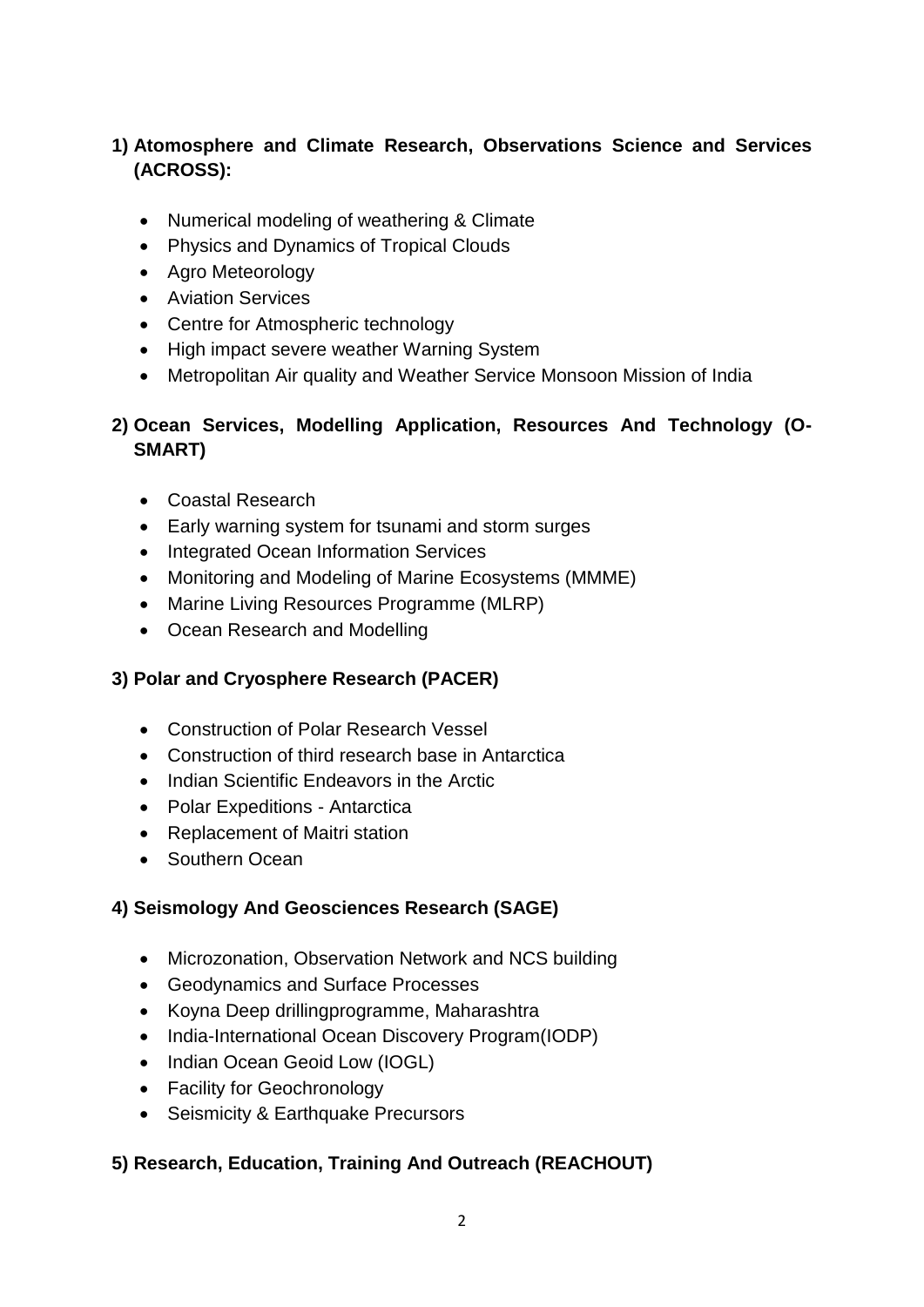- Centre for Advanced training in Earth system Science & Climate (CAT ESSC)
- Earth science & Technology Cells
- Establishment of India Africa for medium range weather Prediction
- National Oceanarium
- Outreach & Awareness
- Research & Capacity Building
- Training Centre for Operational Oceanography
- Training in Operational Meteorology

# **Organisational Set-Up:**

There are total 10 research institutes under MoES under different categories which include5 Autonomous Institutes, 2 Subordinate Offices and3 Attached Offices and. Details of institutes are given below:

#### **Autonomous Institutes**

- 1. Indian Institute of Tropical Meteorology (IITM), Homi Bhabha Road, Pashan, Pune – 411 008
- 2. Indian National Centre for Ocean Information Service (INCOIS), Ocean Valley, Pragathi Nagar BO, Nizampet - Hyderabad – 500055
- 3. National Centre for Polar & Ocean Research (NCPOR), Headland Sada,Vasco da Gama, Goa – 403 804
- 4. National Institute of Ocean Technology (NIOT), Vellacherry-Thambaram Road, Chennai - 600 100
- 5. National Centre for Earth Science Studies (NCESS), Post Box No.7250,Akkulam, Thiruvananthapuram – 695 011

# **Attached Office**

- 1. Centre for Marine Living Resources and Ecology (CMLRE), 6th Floor, Block-C, Kendriya Bhawan, P.O. Kochi Special Economic Zone, Kochi – 2682037
- 2. National Centre for Coastal Research (NCCR), NIOT Campus, Vellacherry-Thambaram Road,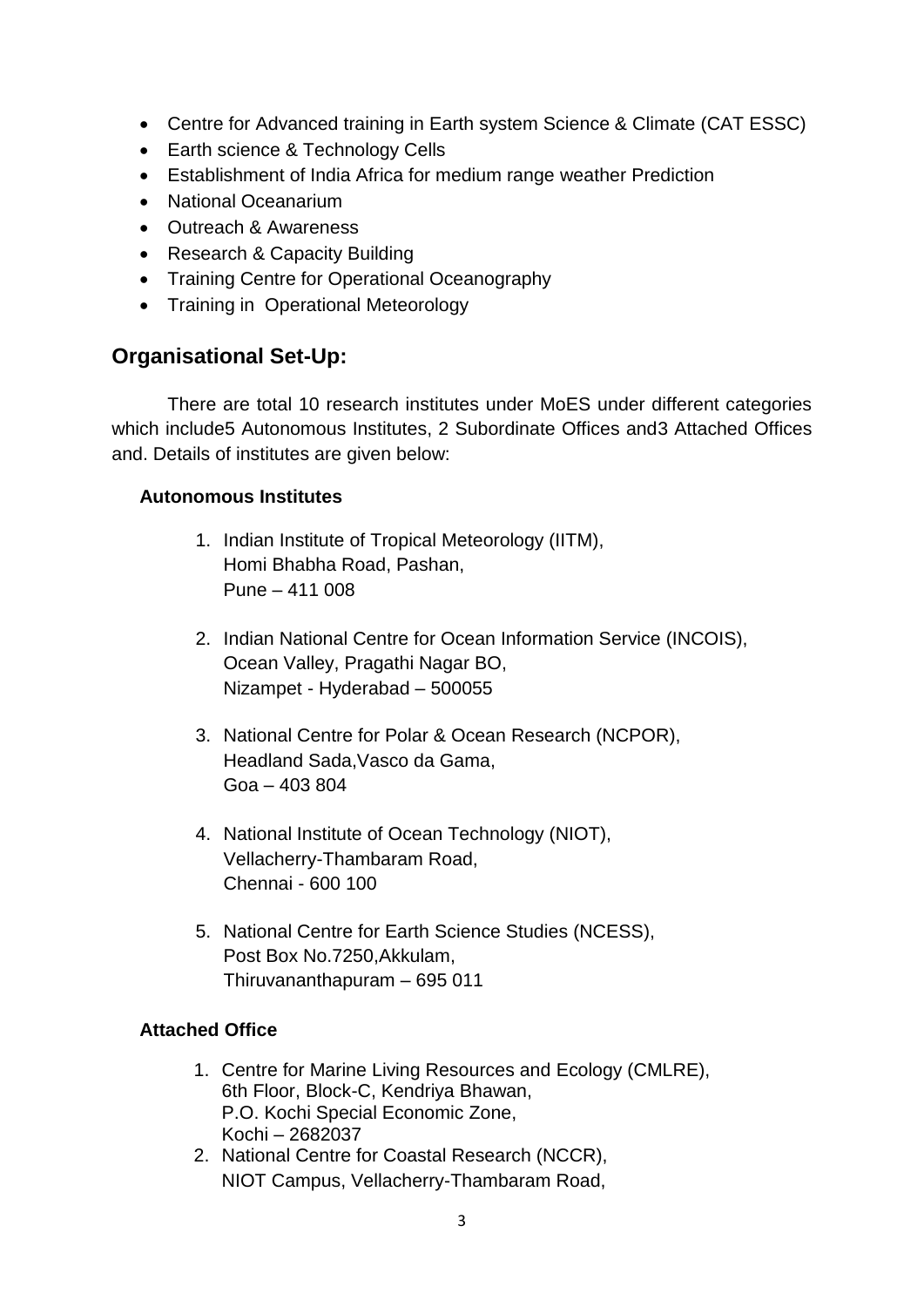Pallikaranai Village, Chennai – 600 100

3. National Center for Seismology (NCS), IMD Campus, Lodhi Road, New Delhi – 110003

#### **Subordinate Office**

- 1. India Meteorological Department (IMD), Mausam Bhawan, Lodhi Road, New Delhi – 110003
- 2. National Centre for Medium Range Weather Forecasting (NCMRWF), A-50, Industrial Area, Phase – II, Sector-62, Noida UP – 201307

# **Indian Institute of Tropical Meteorology (IITM):**

The need to study the fundamental atmospheric problems and understand the mechanism of monsoon, weather systems and climate related processes in the tropical region, particularly over the monsoon region, became acute for India in 1950"s when the country"s post Independence economic development program was launched. Considering this urgent need the World Meteorological Organization (WMO), in its Third Congress, recommended the creation of meteorological research and training institutes in the tropical countries.

The proposal was formally approved by the Government of India in February 1962 as one of the schemes under its Third Five Year Plan and finally the Institute was founded as the Institute of Tropical Meteorology (ITM) on 17 November, 1962 at Pune (the then Poona), as a distinct unit of the India Meteorological Department (IMD). Consequent upon the recommendation of the Committee for Organization of Scientific Research (COSR) appointed by the Government of India the Institute was transformed into an autonomous organization on 1st April 1971 under the name Indian Institute of Tropical Meteorology (IITM).

In the initial years, along with the IMD, the Institute functioned under the Ministry of Tourism and Civil Aviation, but later in 1985, it was brought under the Department of Science and Technology (DST) of the Ministry of Science & Technology and now, with effect from 12 July 2006 the IITM has been under the administrative control of the specially formed [Ministry of Earth Sciences](http://www.moes.gov.in/) (MoES).

#### **Objectives:**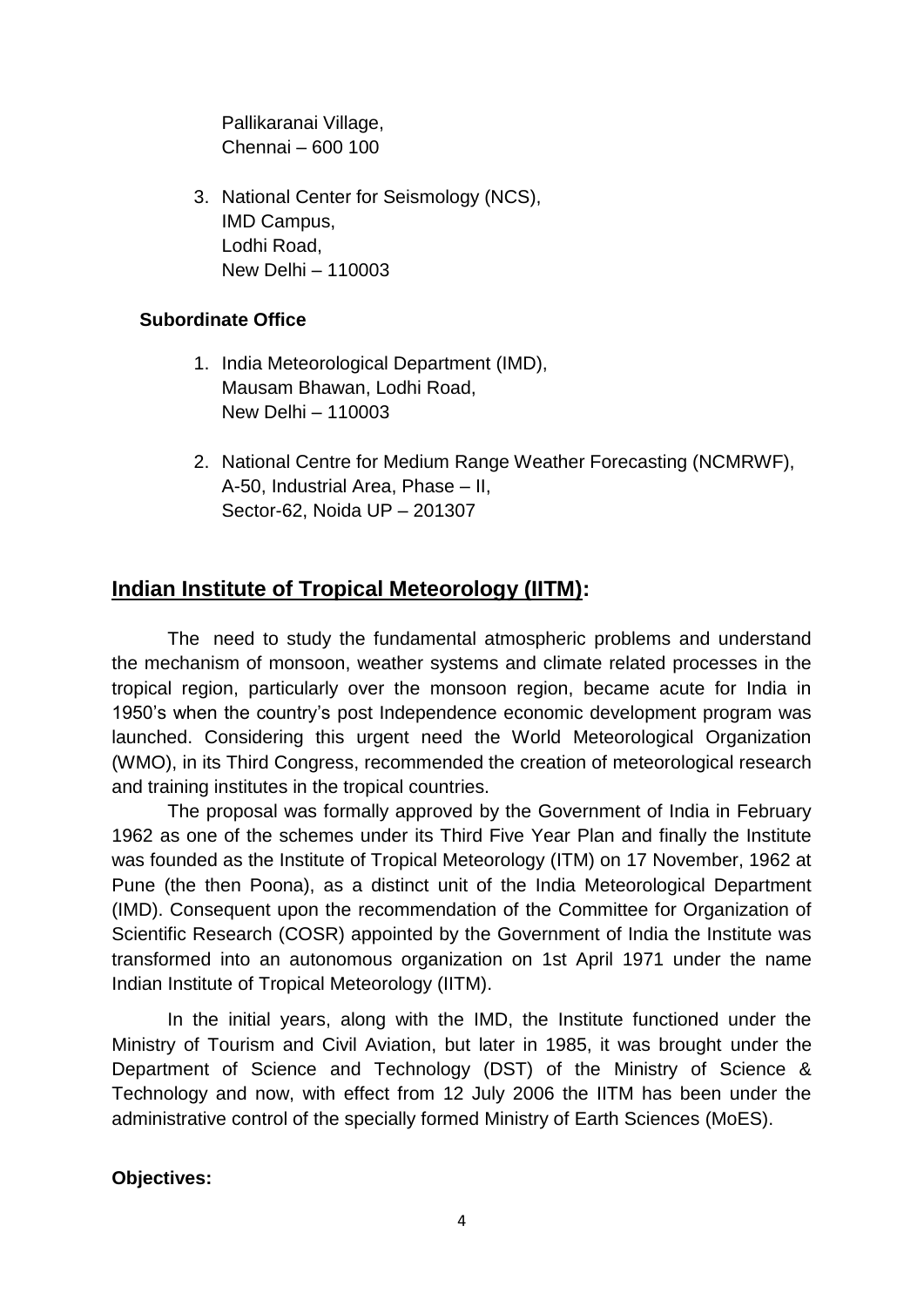- To develop outstanding research talent capable of understanding and exploring enlightened and effective Atmospheric sciences.
- To further the advancement of Research in Ocean-Atmosphere by undertaking relevant scientific programmes.
- To collaborate with other similar research institutions, in the development and application of climate study.

# **Products provided by Institute are as follows:**

- System of Air Quality and Weather Forecasting and Research (SAFAR) online
- Short Range Ensemble Prediction System, Seasonal Prediction System
- Extended Range Prediction
- Climate data portal
- Environmental Information System Resource Partner (ENVIS data centre)
- Air Quality Early warning System

# **Research Activities/ Projects:**

- Monsoon Mission
- Physics and Dynamics of Tropical Clouds (PDTC)
- Metropolitan Air Quality and Weather Forecasting Services
- High Performance Computing System
- Short Term Climate Variability and Prediction
- Center for Climate Change Research
- National Facility for Airborne Research (NFAR)
- Development of Skilled Manpower in Earth System Sciences (DESK)

Website: [www.tropmet.res.in](http://www.tropmet.res.in/)

# **Indian National Center for Ocean Information Services (INCOIS):**

ESSO-INCOIS was established as an autonomous body in 1999 under the Ministry of Earth Sciences (MoES) and is a unit of the Earth System Science Organization (ESSO). ESSO- INCOIS is mandated to provide the best possible ocean information and advisory services to society, industry, government agencies and the scientific community through sustained ocean observations and constant improvements through systematic and focussed research.

# **Objectives:**

 To establish, maintain and manage systems for data acquisition, analysis, interpretation and archival for Ocean Information and related services.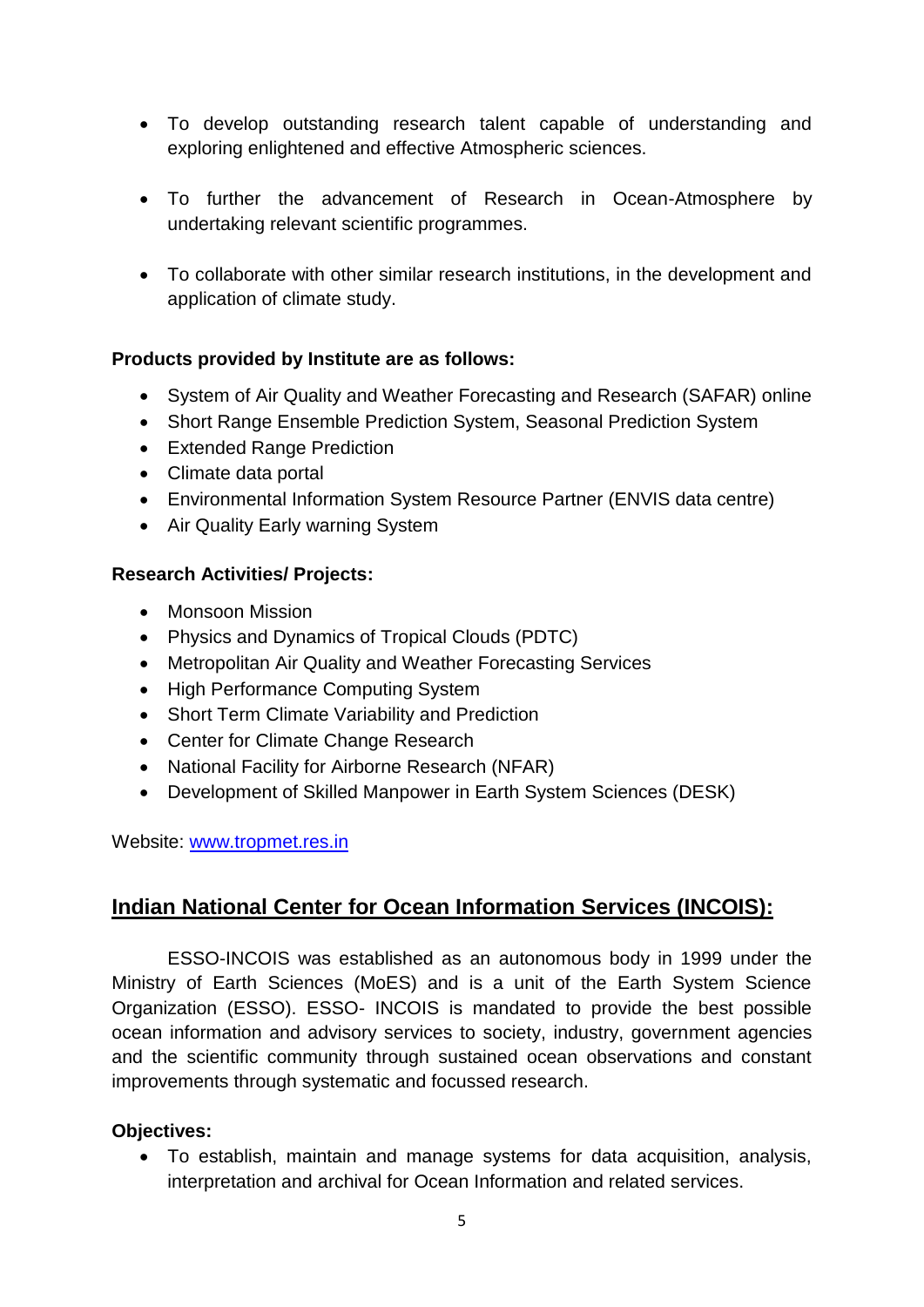- To undertake, aid, promote, guide and co-ordinate research in the field of ocean information and related services including satellite oceanography.
- To carry out surveys and acquire information using satellite technology, ships, buoys, boats or any other platforms to generate information on fisheries, minerals, oil, biology, hydrology, bathymetry, geology, meteorology, coastal zone management and associated resources.
- To generate and provide data along with value added data products to user communities and to cooperate and collaborate with other national and international institutions in the field of ocean remote sensing, oceanography, atmospheric sciences/meteorology and coastal zone management.
- To establish Early Warning System for Tsunami and Storm Surges.
- To support the research centres in conducting investigations in specified areas related to oceanic processes, ocean atmospheric interaction, coastal zone information, data synthesis, data analysis and data collection and to provide consultancy services in the fields of ocean information and advisory services and to co-ordinate with space agencies to ensure continuity, consistency and to obtain state-of-the-art ocean data from satellite observations.
- To undertake other lawful activities as may be necessary, incidental or conducive to the attainment and furtherance of all or any of the above objectives of ESSO-INCOIS.

# **Research Activities/ Projects:**

- Provides round-the-clock monitoring and warning services for the coastal population on tsunamis, storm surges, high waves, etc. through the in-house Indian Tsunami Early Warning Centre (ITEWC). The Intergovernmental Oceanographic Commission (IOC) of UNESCO designated ITEWC as a Regional Tsunami Service Provider (RTSP) to provide tsunami warnings to countries on the Indian Ocean Rim.
- Provides daily advisories to fisher folk to help them easily locate areas of abundant fish in the ocean while saving on both fuel and time used to search for the same. Short term (3-7 days) Ocean State Forecasts (waves, currents, sea surface temperature, etc.) are issued daily to fisher folk, the shipping industry, the oil and natural gas industry, the Navy, the Coast Guard, etc.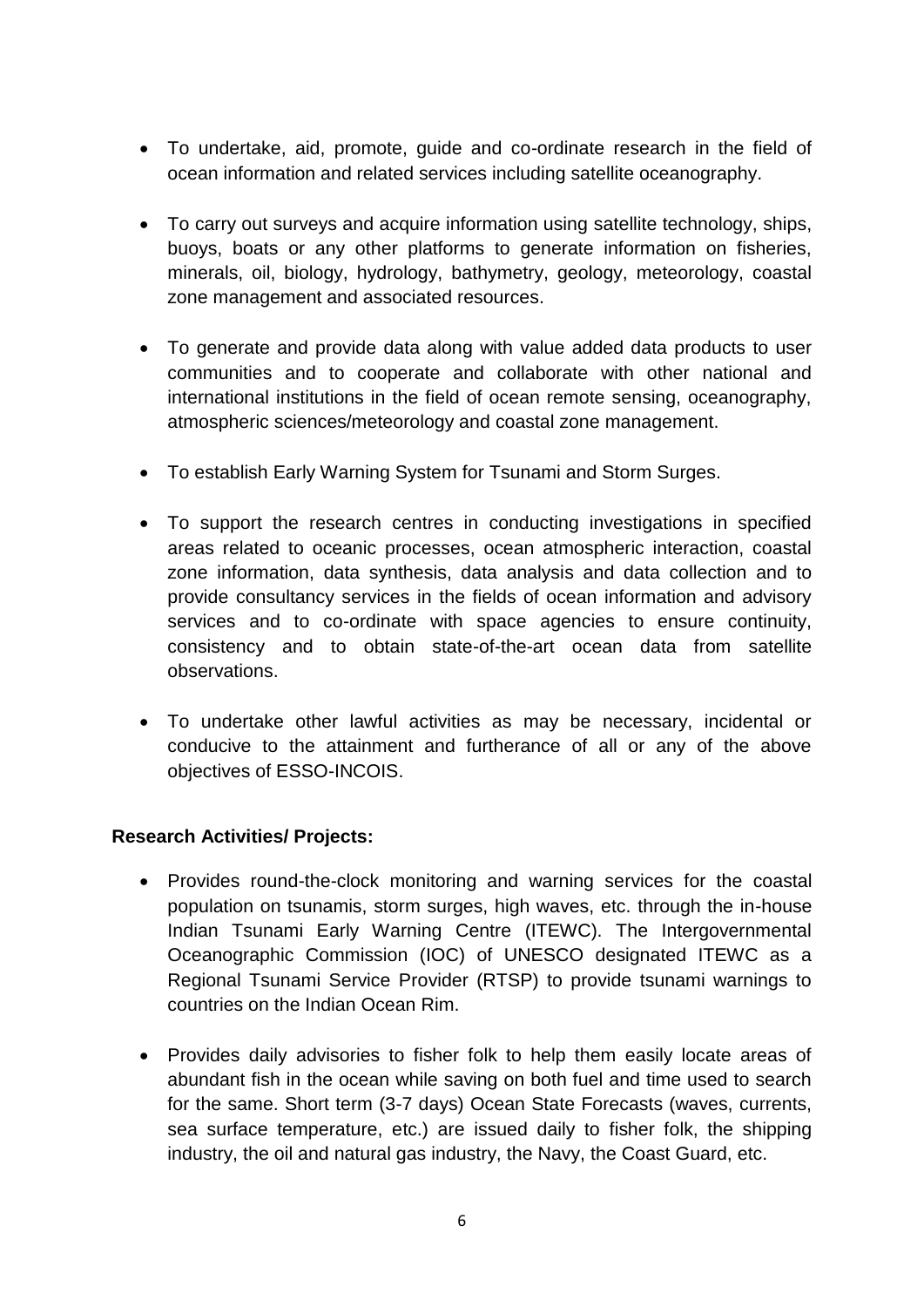- Conducts systematic quality checks and archives all observational, satellite and other oceanic data at the INCOIS Data Centre and then makes such data available to students, researchers and any other users.
- Generates Global Ocean Analysis data using mathematical models and observations on a daily basis to provide the initial conditions to oceanatmosphere coupled models used for the prediction of the monsoon and to understand oceanic processes and to carries out Research and Modelling to optimize the performance of mathematical models used for ocean state forecasts, prediction of tsunami waves, storm surges, etc. along the coast.
- Established a national network (Indian Seismic and GNSS Network (ISGN)) that integrates Seismic and GNSS stations and provides high quality data for research and operational use and also to established a VSAT aided Emergency Communication System (VECS) (a fail-safe satellite-based communication system) to provide tsunami warnings with the least possible time delay even when there is a failure in conventional communication systems and also to established high performance computing systems and data communication networks at ESSO-INCOIS with 100% redundancy and reliability to support the computational requirements of ocean state forecast models etc.

Website: [www.incois.gov.in](http://www.incois.gov.in/)

# **National Centre for Polar and Ocean Research (NCPOR):**

National Centre for Polar and Ocean Research (NCPOR) is India"s premier R&D institution responsible for the country's research activities in the Polar and Southern Ocean realms. The National Centre for Polar and Ocean Research (NCPOR) was established as an autonomous Research and Development Institution of the Ministry of Earth Sciences (formerly Department of Ocean Development), Government of India on the 25th May 1998.

Year-round maintenance of the two Indian stations (Maitri& Bharati) in Antarctica is the primary responsibility of the Centre. Maitri (1989) and Bharati (2011) were established, for carrying out research by the Indian scientists in all disciplines of polar research. These stations have been provided with comfortable living accommodations, state of the art laboratories and well-equipped library and communication systems.

#### **Objectives:**

 Leadership role in niche areas of scientific research in the domain of polar and ocean sciences.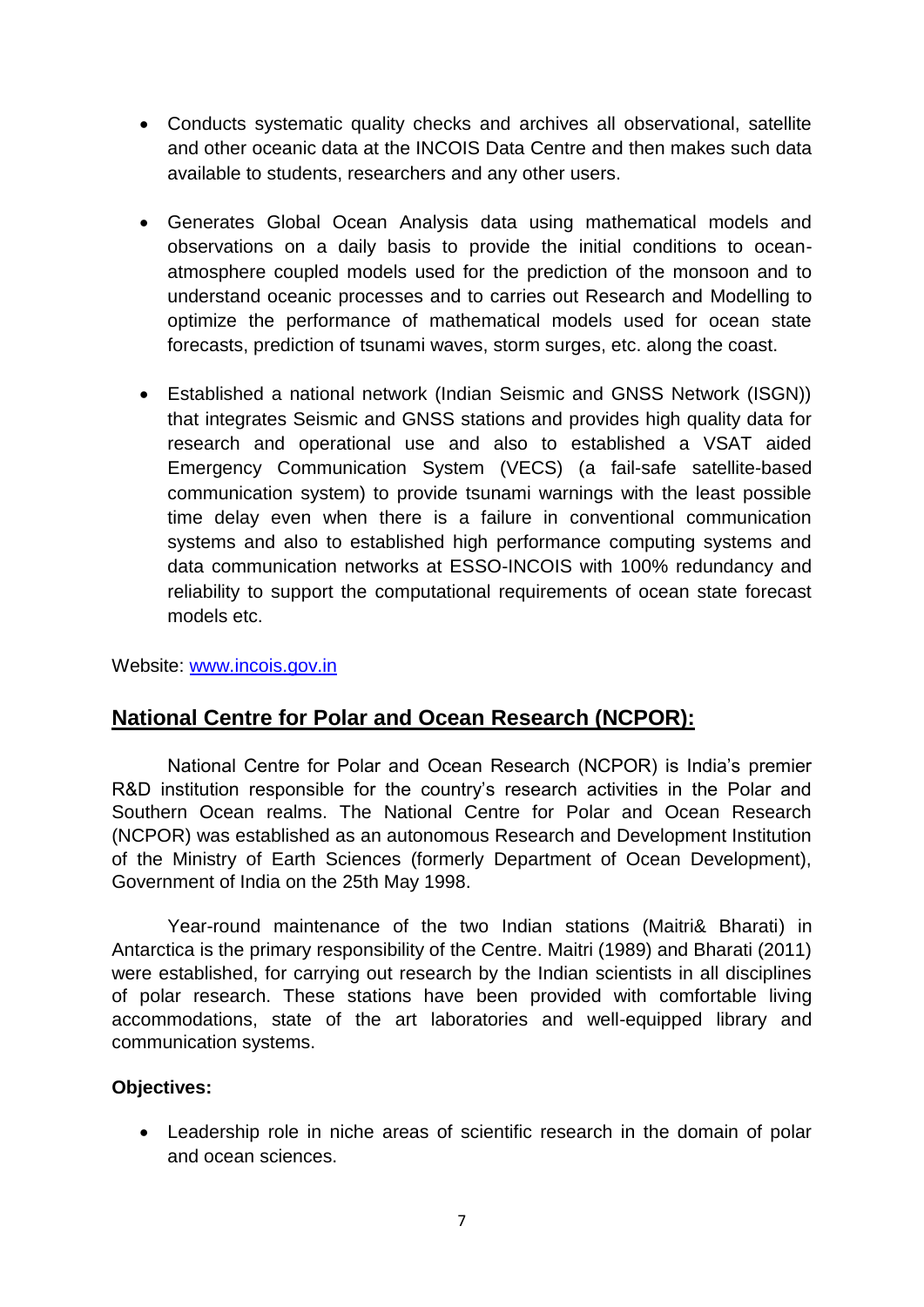- Lead role in the geoscientific surveys of the country"s EEZ and its extended continental shelf beyond 200M, deep-sea drilling in the Arabian Sea basin through the IODP, exploration for ocean non-living resources such as the gas hydrates and multi-metal sulphides in mid-ocean ridges.
- Facilitatory role in the scientific research activities being undertaken by several national institutions and organizations in Antarctica, the Arctic and in the Indian Ocean sector of the Southern Ocean.
- Management role in implementing all scientific and logistics activities related to the Annual Indian Expeditions to the Antarctic, Arctic and Southern Ocean.
- Management and upkeep of the Indian Antarctic Research Bases "Maitri" and "Bharati", and the Indian Arctic base "Himadri".

Management of the Ministry"s research vessel ORV SagarKanya as well as the other research vessels chartered by the Ministry are [Polar and Ocean Sciences,](http://www.ncaor.gov.in/pages/view/260/189-polar-science-cryosphere) [Geoscientific surveys,](http://www.ncaor.gov.in/pages/view/260/190-geosciences) [Extended continental shelf,](http://www.ncaor.gov.in/pages/view/260/250-delineation-of-the-outer-limits-of-the-continental-shelf) [Deep sea drilling in the Arabian](http://www.ncaor.gov.in/iodps)  [Sea,](http://www.ncaor.gov.in/iodps) [Gas hydrate,](http://www.ncaor.gov.in/pages/view/260/254-gas-hydrate) Multi-metal sulphide, Annual Scientfic Expeditions, [Maitri,](http://www.ncaor.gov.in/pages/view/260/256-maitri) [Bharati,](http://www.ncaor.gov.in/pages/view/260/257-bharti) [Himadri,](http://www.ncaor.gov.in/pages/view/260/120-about-arctic) [ORV SagarKanya.](http://www.ncaor.gov.in/pages/view/260/167-orv-sagar-kanya)

# **Research Activities/ Projects:**

**Research Program inAntarctica:** 

Antarctica "the white continent" is the fifth largest continent in the world with its unique wildlife, extreme coldness, dryness, windiness and unexplored territories. The word Antarctica is derived from the Greek word antarktike, which means "opposite to north" i.e., opposite to the Arctic.

It is situated within the Antarctic Circle and is surrounded by Southern Ocean. James cook discovered Antarctica when he was crossing the Antarctic Circle. The world"s largest ocean current, the Antarctic circumpolar current circumvents the Antarctic continent. Of the 14 million-sq.km area, 98% is covered with thick ice sheets that formed 25 million years ago and holds 75% of the earth"s fresh water.

# **Research Program inArctic:**

India"s Arctic research includes atmospheric, biological, marine and earth sciences and glaciological studies. The atmospheric research encompasses investigations into aerosols and precursor gases with respect to their radiative, physical-chemical and optical properties and studies of the effects of space weather on the auroral ionosphere. Biological studies include sea-ice microbial communities; and in marineresearch, phytoplankton pigments, nutrients, pH, DO, sea-water salinityand other ecological parameters have been investigated. Earth sciences and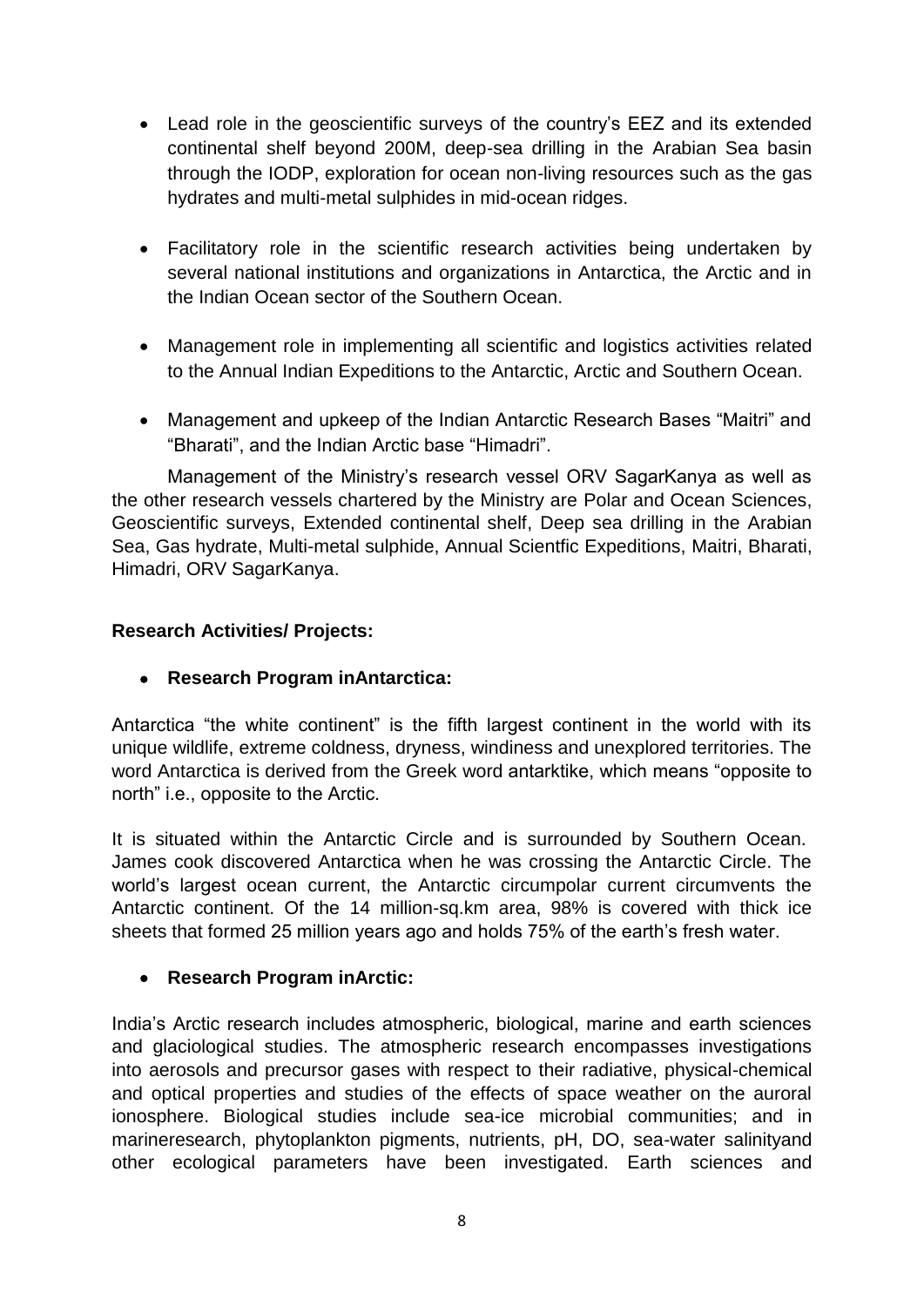glaciologicalobservations include studies of snow-pack production of carbon monoxide and its diurnal variability.

# **Research Program inHimalaya:**

- $\triangleright$  To study the dynamics and the rate of change in glaciers to understand its impact on hydrology, ecology and climate.
- $\triangleright$  To assess the climate change using ice as an archive of information on past climate and its future implications.
- $\triangleright$  To study the biogeochemical aspects of Himalayan ice and compare it with the polar environment.

As part of the Indian government's initiatives for better understanding of glacier – climate inter-relationship and quantify the Himalayan glacier responses towards the climate change, National Centre for Antarctic and Ocean Research (NCAOR), Goa, under the Ministry of Earth Sciences has established a high altitude research station in Himalaya called HIMANSH. HIMANSH is a dedicated Research Station established at Sutri Dhaka, Chandra Basin, Lahaul-Spiti valley of Himachal Pradesh which has an altitude of 4080m amsl. The station was unveiled on Sunday 9<sup>th</sup> October 2016 and since then the station has made for functioning round the year however for 2016 it have plan to closed during winter (15<sup>th</sup> November to April 2017).

# **a) International Ocean Discovery Program (IODP):**

The International Ocean Discovery Program (IODP) is a global marine research collaboration that explores Earth's history and dynamics using ocean-going research platforms to recover data recorded in seafloor sediments and rocks and to monitor sub-seafloor environments.

# **Scientific studies in Southern Ocean:**

The Indian Southern Ocean Research Program was initiated in 2004 when the pilot expedition took place onboard ORV SagarKanya. This program was initiated by the Ministry of Earth Sciences (MoES) to pursue multi-disciplinary, multi-institutional research activities addressing various key scientific components including Hydrodynamics, Biogeochemistry, Biodiversity (Plankton and higher marine organisms), Air-sea interactions, Lower atmospheric processes, Palaeoclimatology etc. Since its inception in 2004, NCAOR as the national nodal agency for planning, coordinating and executing all facets of SO research program, has carried out 7 expeditions addressing some of the above mentioned research components.

Website: [www.ncaor.gov.in](http://www.ncaor.gov.in/)

# **National Institute of Ocean Technology (NIOT):**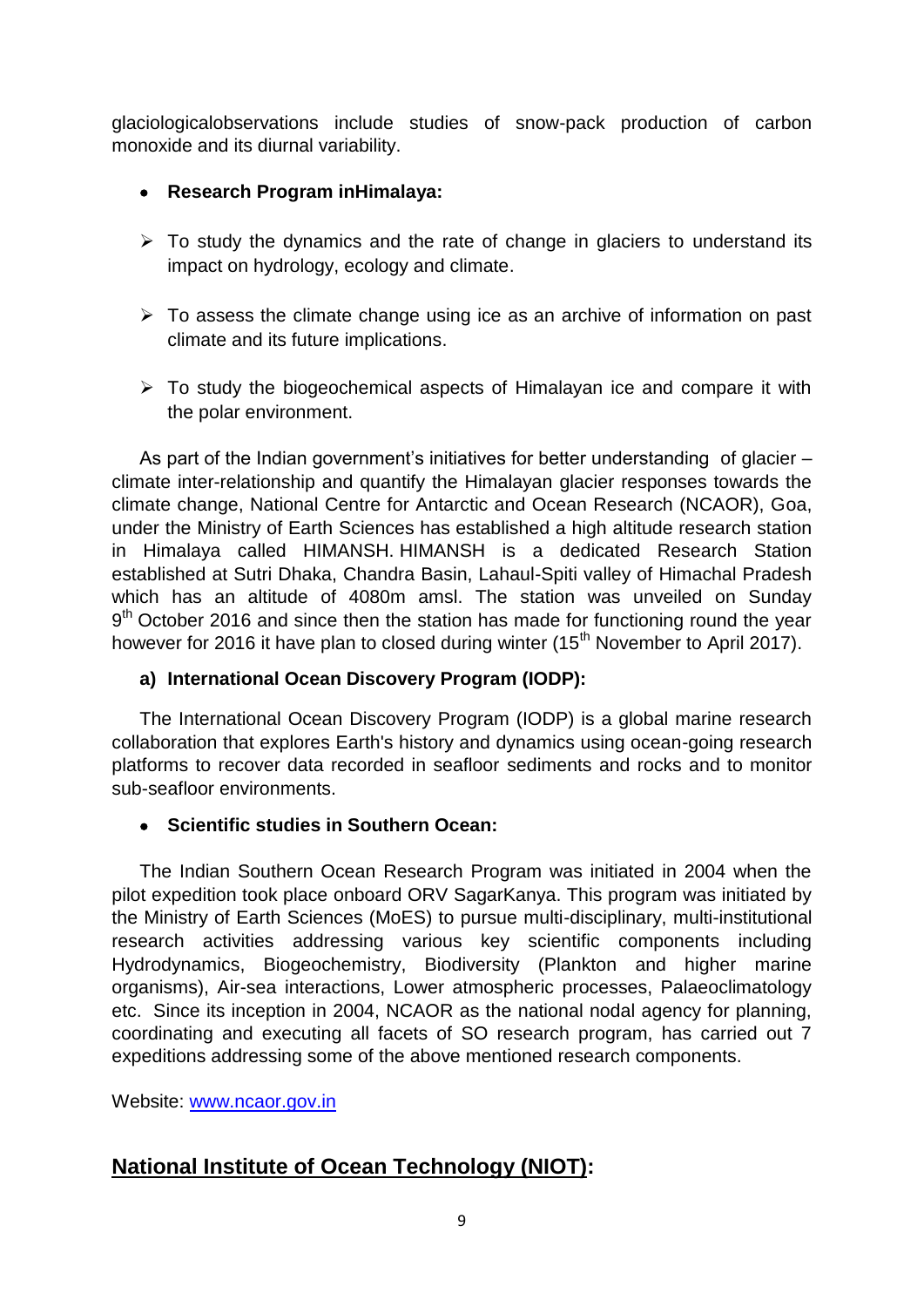The National Institute of Ocean Technology (NIOT) was established in November 1993 as an autonomous society under the Ministry of Earth Sciences, Government of India. NIOT is managed by a Governing Council and the Director is the head of the Institute. Major aim of starting NIOT under the Ministry of Earth Sciences, is to develop reliable indigenous technologies to solve the various engineering problems associated with harvesting of non-living and living resources in the Indian Exclusive Economic Zone (EEZ), which is about two-thirds of the land area of India.

### **Objectives:**

- To develop world class technologies and their applications for sustainable utilization of ocean resources.
- To provide competitive, value added technical services and solutions to organizations working in the oceans.
- To develop a knowledge base & institutional capabilities in India for management of ocean resources & environment.

#### **Research Activities/ Projects:**

#### **Deep sea technology**

Deep Sea Mining: Polymetallic nodules have economically valuable metals such as Copper, Cobalt, Nickel and Manganese in them and are viewed as potential resources to take care of the depleting land resources and increasing demand of these metals.

Gas Hydrates: This group was created to cater to the sustained development of technology towards harnessing the enormous potential offered by the ocean towards the energy sectors and also to the industries related to offshore activities with particular reference to gas hydrates.

Submersibles: The Deep Sea Technologies group is involved in developing manned and unmanned underwater vehicles along with allied technologies such as homing and docking system, sensor fusion, etc for the exploration and exploitation of deep ocean mineral resources such as poly-metallic manganese nodules, gas hydrates, hydrothermal sulphides etc. and other oceanographic, polar and industrial applications.

#### **Energy and fresh water**

The program focuses on developing technologies for tapping renewable energies and generating fresh water from the ocean. A small rating Backward Bent Ducted Buoy was studied and its field trials are under progress. Operation of the LTTD plant principle is also suitable for power plant cooling water discharge where the temperature difference around  $10^{\circ}$ C is available.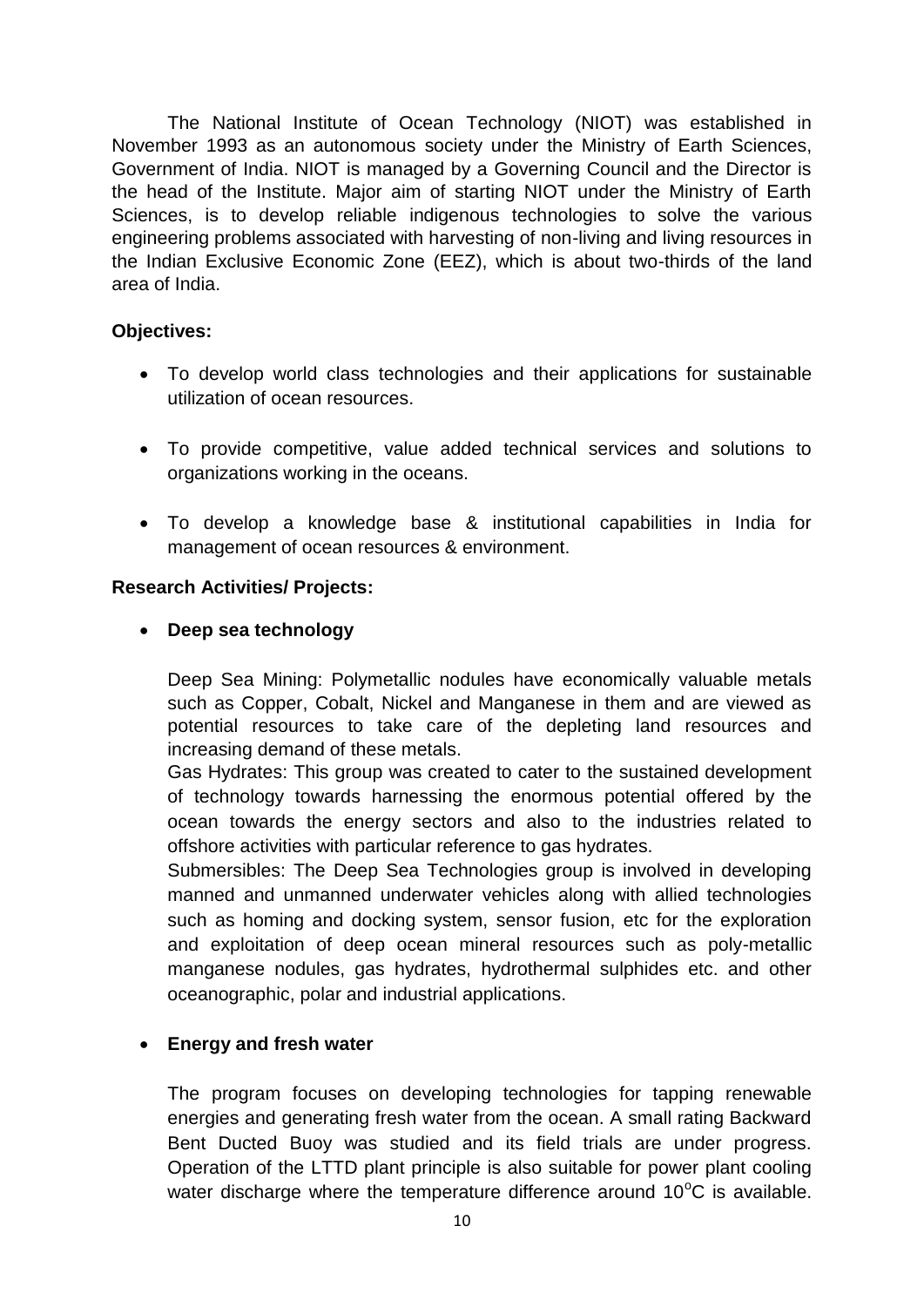The setup of such experimental waste heat desalination plant is under progress at NCTPS, Chennai.

#### **Vessel management system**

The main function of Vessel Management Cell (VMC) is the Operation, Maintenance and Management of vessels such as Costal Research Vessels (CRV) Sagar Purvi and Sagar Paschimi, Buoy Tendering Vessel (BTV) Sagar Manjusha and Oceanographic Research Vessel (ORV) Sagar Nidhi.

#### **Ocean acoustics and modelling**

Acoustics offers an exciting way to study ocean. Since electromagnetic waves propagate very poorly in sea water, sound wave provides the most efficient means of probing below the sea surface. Sound transports us across ocean waters and into the depths, allowing us to examine, record, and analyze their mysteries.

#### **Ocean structures, Ocean electronics**

NIOT has been developing several offshore components for various programs like desalination, mining, data buoys etc. These include pipelines/risers, moorings in deep water for small buoys as well as large vessels. The need for developing several offshore components has been felt for most of the projects handled in NIOT. The group addresses such needs.

The group is involved in the development of Deep Ocean Bottom Pressure Recorder (DOPR) & surface buoy data logger for Tsunami Early Warning Systems, Autonomous Underwater Profiling Drifter (AUPD), Drifter and technologies for data communication using INSAT satellites.

# **Coastal and environmental engineering**

Coastal and Environmental Engineering (CEE) program aims to bring the state of the art technology in coastal infrastructure development through field observation, numerical modelling and engineering application.

#### **Marine sensor systems**

Marine Sensor Systems group at NIOT was established in September 2005 to develop transducers and imaging systems for civilian oceanic applications. The group caters the mandate of NIOT to develop and demonstrate acoustic transducers and systems for underwater applications.

#### **Marine biotechnology**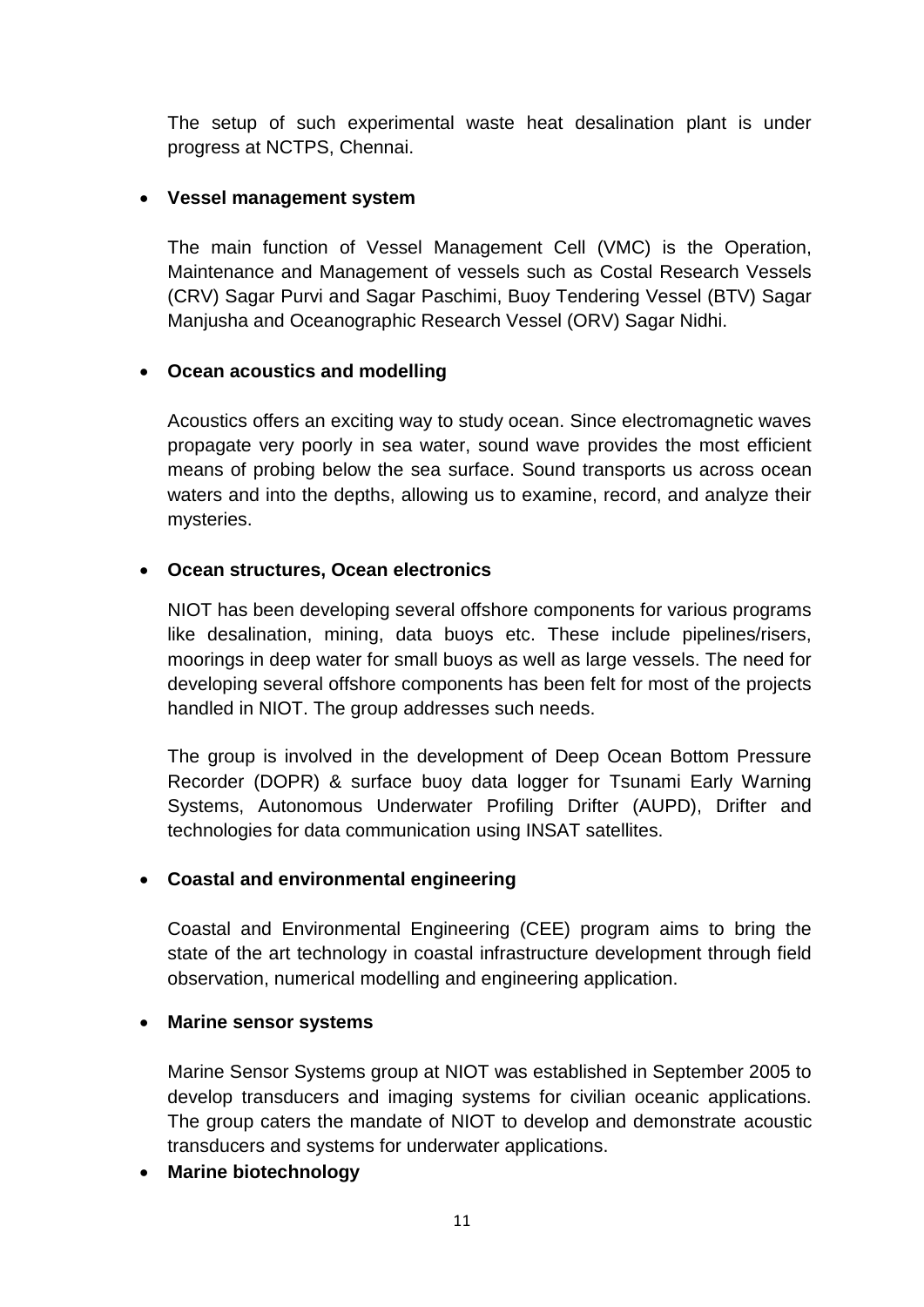Monitoring the health of seas, analysis of data on ocean parameters, enhancement of Marine Living Resources through mariculture and study of biofouling control, etc. were the other activities of MB.

Website: [www.niot.res.in](http://www.niot.res.in/)

# **National Centre for Earth Science Studies (NCESS):**

Centre for Earth Science Studies (CESS) Thiruvananthapuram became an autonomous institution under Ministry of Earth Sciences (MoES) with effect from 1<sup>st</sup> January, 2014 and was renamed as National Centre for Earth Science Studies (NCESS).

# **Objectives:**

- Promote and establish modern scientific and technological research and development studies of importance to India and to Kerala in particular, in the field of Earth Sciences.
- Carry out field surveys and laboratory research of academic and economic significance in Earth Science related field.
- Train Government officials in planning and project evaluation in the field of mineral resources on land and offshore.
- Carry out studies in river basin evaluation, ground water management, coastal erosion, natural disaster management and mitigations and other special problems.
- Carry out promotional studies in the field of mineral development and develop techniques and design tools for Earth Science Studies.
- Contract for and undertake studies and to provide consultancy services for central and state agencies, international autonomous bodies, private sector etc.
- Establish, maintain and operate research laboratories and to construct or obtain on lease / hire and to maintain any or all equipment / machinery for effective fulfilment of the general objectives of the Centre.

#### **Research Activities/ Projects:**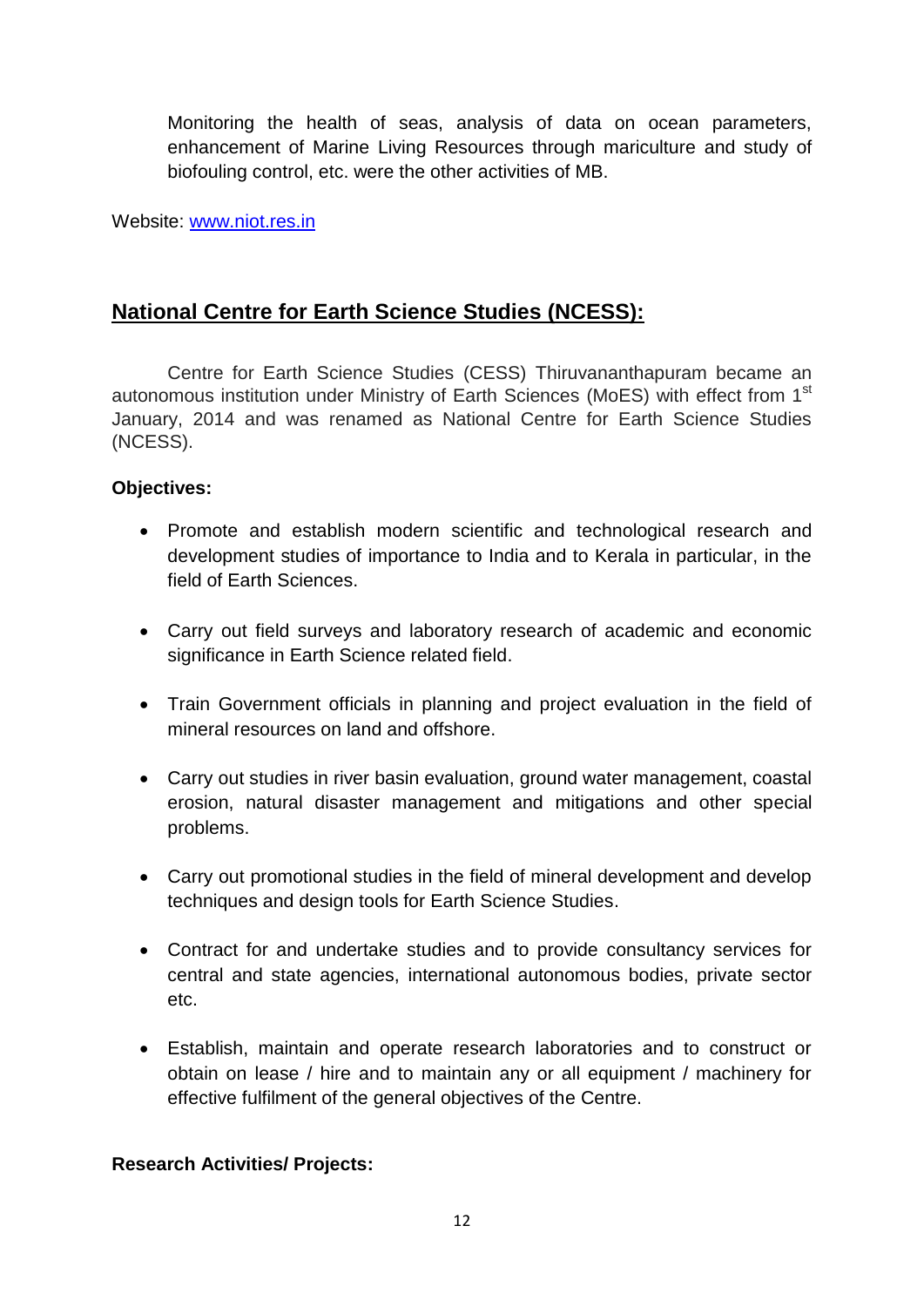Research activities are being carried out under one major theme i.e. Geodynamics and Surface Processes. The details of programme have been given below:

#### **Crustal Processes**

- Evolution of Indian lithosphere as an ensemble of differentially evolved Archaean-Early Proterozoic cratons, overlain by mid to late Proterozoic platform basins.
- $\triangleright$  Tectonic and temporal evolution of craton, mobile belts and cover sequences.
- $\triangleright$  Dynamics of plate motion in relation to lower and upper crustal rheology and Phases of acid/basic magmatism.
- $\triangleright$  Development of economically rich mineral deposits like iron, copper,chromium,manganese,gold,PGE and graphite.
- $\triangleright$  Evolution of hydrocarbon reservoirs.
- $\triangleright$  Investigations on natural hazards, particularly the earth tremors and landslides

#### **Coastal Processes**

- $\triangleright$  Integrated study on estuarine, coastal, near shore and Inner shelf dynamics.Estuarine process studies, Estuarine Management Plan, Coastal morphology & shoreline processes, Submarine groundwater discharge, Surf zone dynamics, Estuarine-Surf zone interaction, Mudbank dynamics, Inner shelf processes and its influence on nearshore and surf zone dynamics.
- Placer Mineral Deposits, Sediment (heavy mineral) budgeting, Mineralogeochemistry of beach placers and their source-sink relationship, Investigation of various buried placer deposits in the barrier coast and shelf region for grading, standardization and value added products, Development of flow sheets for placer grading for commercial exploitation by the industry.

# **Atmospheric Processes**

 Observational and modelling studies of cloud microphysical processes and rainfall over tropics, Setting up of observations sites at geographically important regions (near coastal, mid land and high land areas in Western Ghats), Microphysics of monsoon rainfall over coastal, mid and high altitude regions, Diurnal cycle in monsoon clouds and its thermodynamic variation over Western Ghats, Raindrop size distributions studies, Vertical structure of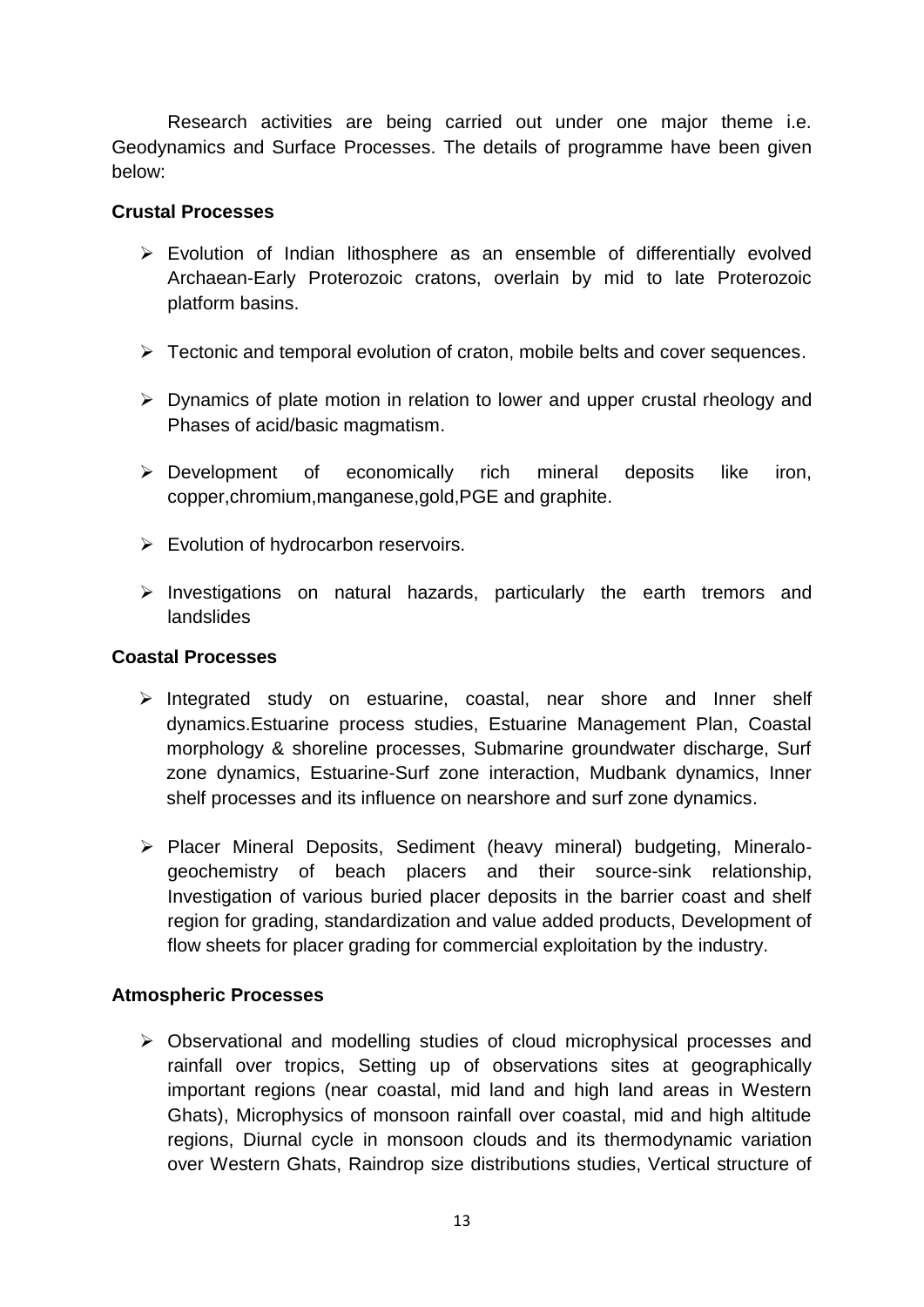shallow and mixed phased clouds, Simulation of regional scale variations in the cloud microphysical properties in relation to monsoon.

 $\triangleright$  Understanding the formation and propagation of convective thunderclouds and their electrical characteristics in Western the Ghats, Electrical nature of thunder clouds in tropics, Establishment of Lightning Location Network, Understand the characteristics of regional lightning activity including spatial and temporal occurrence, In-house development of atmospheric electricity measuring instruments, Explore the parameterization scheme for IC and CG lightning, Accident analysis of lightning strikes to understand the possible pathways of discharging to the ground

#### **Hydrological Processes**

- Geomorphic evolution and paleo-climate along selected coastal stretches of northern Kerala, Karnataka and Goa, Quaternary sea level changes, paleoclimate in sedimentary archives, evolution of coastal wetlands, Establishment of radiocarbon facilities; Optical microscope in collaboration with ARI, Pune; BSIP, Lucknow; Mangalore University, Environmental evaluation and resource assessment of river basins/ State of the environment of rivers (Kerala & Karnataka), Ecological conservation/ regeneration of lake and river systems.
- $\triangleright$  Strengthening support facilities, Input for climate change studies & pollution monitoring, Monitoring green house gas & other atmospheric emissions, Sea & estuarine water quality monitoring, Landuse/land cover changes & urban agglomeration, Strengthening Geomatics infrastructure in consonance with NSDI System, GIS, Image Processing softwares, Develop spatial and nonspatial database in conformity with NSDI, Modernization & accreditation of Chemical laboratory, Accreditation for EIA studies, Geological, terrain & land related studies, Land, atmospheric & water pollution monitoring, Strengthening geophysical instrumentation

Website: [www.ncess.gov.in](http://www.ncess.gov.in/)

# **India Meteorological Department (IMD):**

India Meteorological Department was established in 1875. It is the National Meteorological Service of the country and the principal government agency in all matters relating to meteorology, seismology and allied subjects.The Director General of Meteorology is the Head of the India Meteorological Department, with headquarters at New Delhi. There are 6 Regional Meteorological with headquarters at Mumbai, Chennai, New Delhi, Calcutta, Nagpur and Guwahati. Under the administrative control of Deputy Director General, there are different types of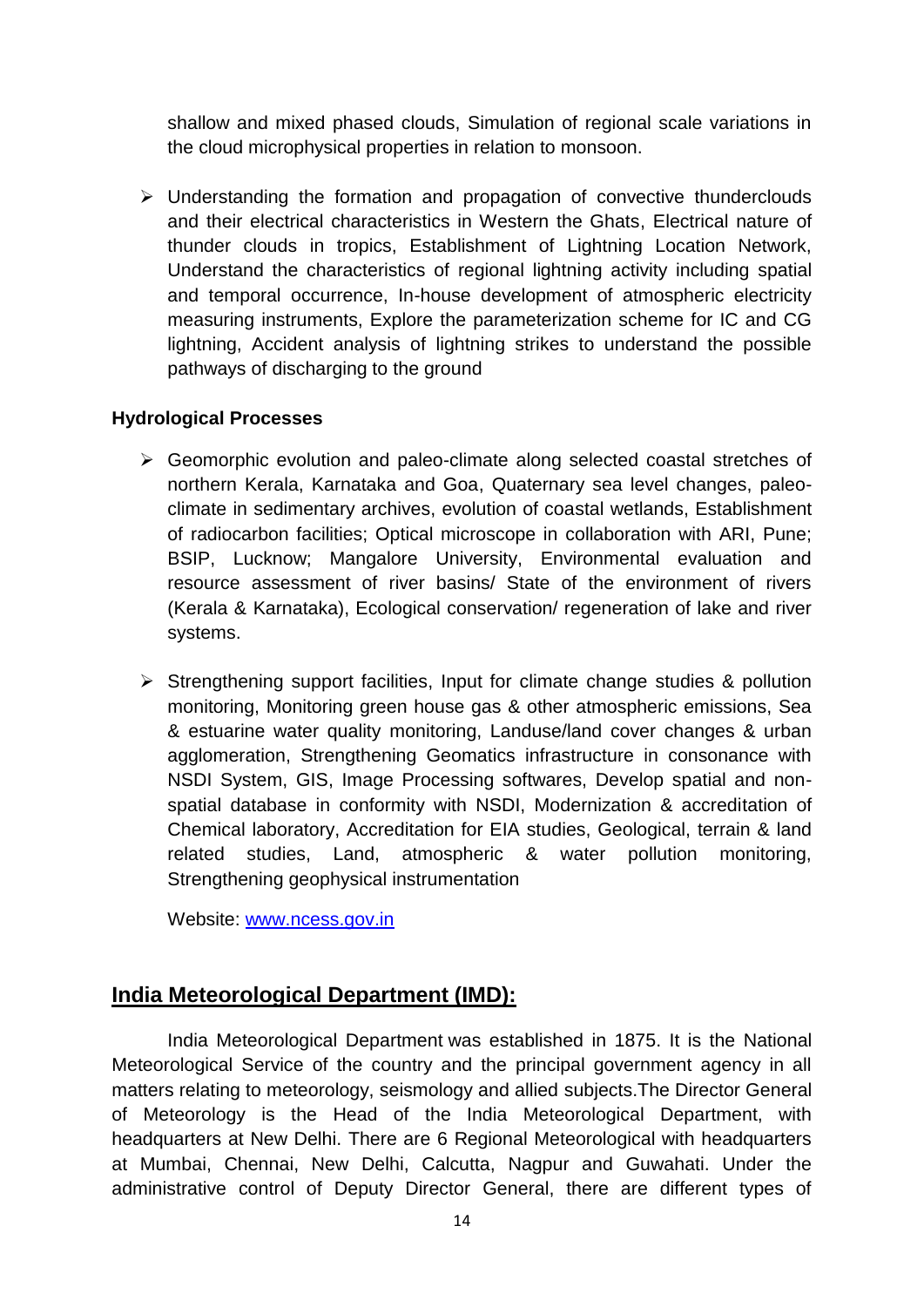operational units such as Meteorological Centres at state capitals, Forecasting Offices, Agrometeorological Advisory Service Centres, Flood Meteorological Offices, Area Cyclone Warning Centres and Cyclone Warning Centres.

### **Objectives:**

- To take meteorological observations and to provide current and forecast meteorological information for optimum operation activities like agriculture, irrigation, shipping, aviation, offshore oil explorations, etc.
- To warn against severe weather phenomena like tropical cyclones, duststorms, heavy rains and snow, cold and heat waves, etc
- To conduct and promote research in meteorology and allied disciplines.

# **Research Activities/ Projects:**

To fulfil the objectives separate division has been established to deal with specialized subjects which are as follows:

- Agricultural Meteorology
- Civil Aviation
- Climatology
- Hydrometeorology
- Instrumentation
- Meteorological Telecommunication
- Regional Specialised Meteorological Centre
- Positional Astronomy
- Satellite Meteorology
- Training

# **Specialized Forecasts provided by IMD are the following:**

Marine Forecasts, Heat wave guidance, Tourism Forecast, Thunderstorm Prediction, Fog forecasting, Air quality, Power Sector, Pilgrimage Forecast, Highway Forecast.

Website: [www.imd.gov.in](http://www.imd.gov.in/)

# **National Centre for Medium Range Weather Forecasting (NCMRWF):**

The National Centre for Medium Range Weather Forecasting (NCMRWF) is a Centre of Excellence in Weather and Climate Modelling under the Ministry of Earth Sciences. NCMRWF receives global meteorological observations through Global Telecommunication System (GTS) via Regional Telecommunication Hub (RTH) at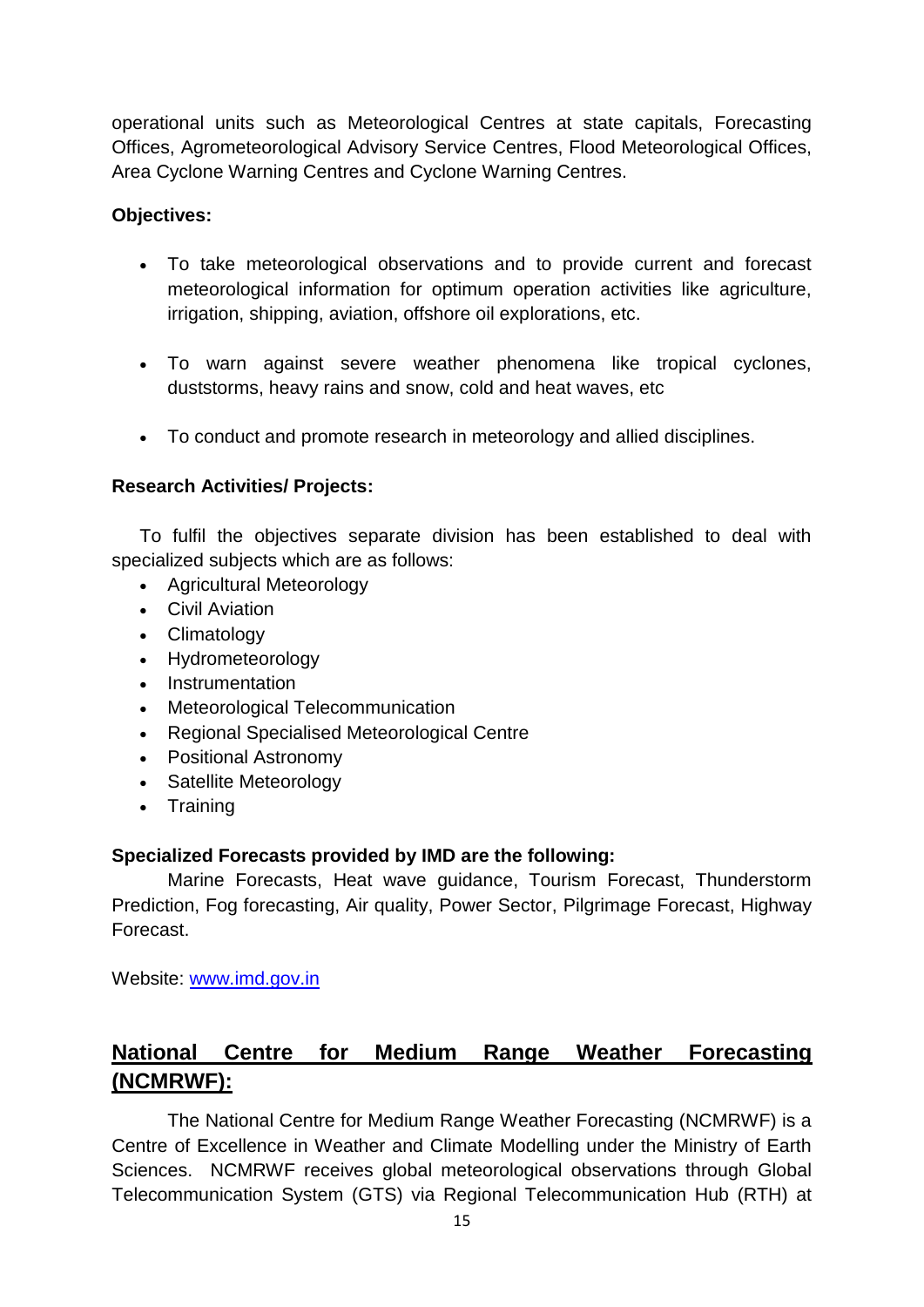IMD, New Delhi and large volume of satellite observations through internet data services directly from various satellite data producers (NOAA/NESDIS, EUMETSAT, ISRO etc.). Continuous efforts are on to acquire and utilize maximum number of observations from various platforms, with special emphasis on Indian satellite observations.

# **Objectives:**

- The mission of the Centre is to continuously develop advanced numerical weather prediction systems, with increased reliability and accuracy over India and neighbouring regions.
- Research, development and demonstration of new and novel applications, maintaining highest level of knowledge, skills and technical bases.

# **Research Activities/ Projects:**

- Wind-forecast
- Rain-forecast
- Meteogram
- Dust-forecast
- Subdivisional-rainfall
- Soil-moisture and temperature etc. over the monsoon region, Indian region, and neighbouring region.
- The centre also provides products over for Southern Ocean and Antarctica.
- It also provides Severe-Weather-Monitoring Extremes Charts and also involves in MJO monitoring.

Apart from the above mentioned products the centre also is handling The Severe Weather Forecasting Demonstration Project (SWFDP). The SWFDP is World Meteorological Organization (WMO) initiative to strengthening capacity in National Meteorological and Hydrological Services (NMHSs) in developing and least developed countries including Small Island Developing States (SIDSs) to deliver improved forecasts and warnings of severe weather to save lives, livelihoods and property. The Severe Weather Forecasting Demonstration Project-Bay of Bengal (SWFDP-BoB) includes Bangladesh, India, Maldives, Myanmar, Sri Lanka and Thailand as participants with (10S-45N/45E-110E) as the area of responsibility.

NCMRWF also provides Services such as [Rainfall Information,](https://mausam.imd.gov.in/imd_latest/contents/rainfallinformation.php) [Monsoon,](https://mausam.imd.gov.in/imd_latest/contents/monsoon.php) [Cyclone,](https://mausam.imd.gov.in/imd_latest/contents/cyclone.php) [Agromet Advisory Services,](https://mausam.imd.gov.in/imd_latest/contents/agromet/advisory/englishstate_current.php) [Climate Services,](https://mausam.imd.gov.in/imd_latest/contents/climate_services_daily_rainfall_maps.php) [City Forecast.](http://internal.imd.gov.in/pages/city_weather_main_mausam.php)

**Forecasts** provided by NCMRWF includes: [Short to Medium Range Model](http://nwp.imd.gov.in/gfsfront_cycle00_mausam.php)  [Guidance,](http://nwp.imd.gov.in/gfsfront_cycle00_mausam.php) [Extended Range Model Guidance,](https://mausam.imd.gov.in/imd_latest/contents/extendedrangeforecast.php) [Seasonal Forecast,](https://mausam.imd.gov.in/imd_latest/contents/seasonal_forecast.php) [Quantitative](https://mausam.imd.gov.in/imd_latest/contents/index_qpf.php)  [Precipitation Forecast,](https://mausam.imd.gov.in/imd_latest/contents/index_qpf.php) [All India Weather Forecast Bulletin,](https://mausam.imd.gov.in/imd_latest/contents/all_india_forcast_bulletin.php) [5-day Sub-Divisional](https://mausam.imd.gov.in/imd_latest/contents/index_category.php)  [Rainfall Forecast,](https://mausam.imd.gov.in/imd_latest/contents/index_category.php) [5-day District-Wise Rainfall Forecast.](https://mausam.imd.gov.in/imd_latest/contents/statewisedistricts_rain.php)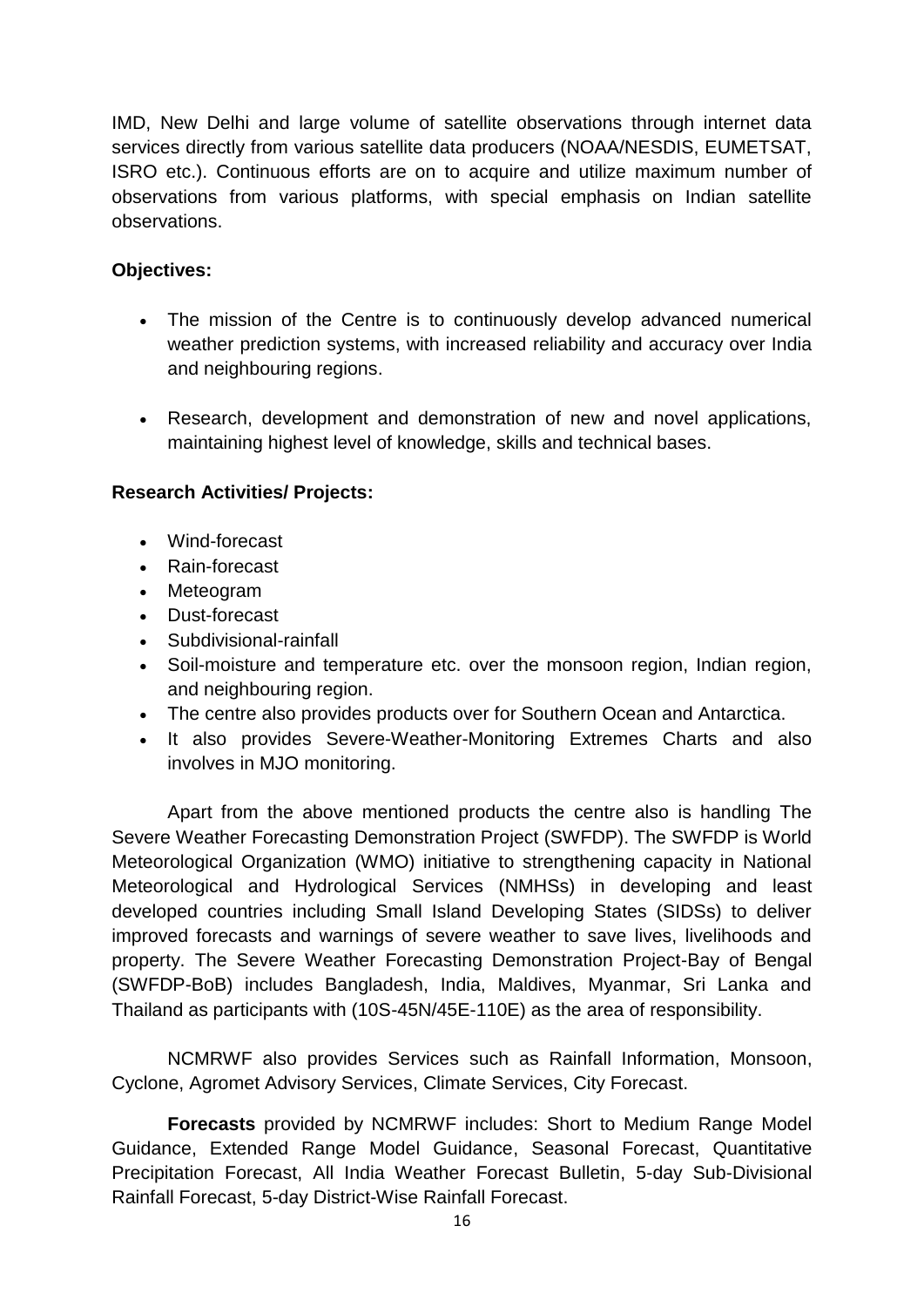Website: [www.ncmrwf.gov.in](http://www.ncmrwf.gov.in/)

# **Centre for Marine Living Resources and Ecology (CMLRE):**

CMLRE, Cochin under the Ministry of Earth Sciences, Govt. of India has been organizing, coordinating and promoting ocean development activities in the country which inter-alia include mapping of the living resources, preparing inventory of commercially exploitable living marine resources, their optimum utilization through ecosystem management and R&D in basic sciences on Marine Living Resources and Ecology. The Marine Living Resources Programme envisages survey, assessment and exploitation of the MLR and studies on the response of MLR to changes in the physical environment with the objective of developing an ecosystem model for the management of the living resources in the Indian EEZ.

The Fishery Oceanographic Vessel (FORV) SagarSampada is fully utilized for these studies. On-going MLR surveys in the EEZ focus on deep sea fishery, Tunaresources, harmful algal blooms, Bioluminescent planktons, marine mammals, environment and the productivity patterns. These efforts are complimented through allied activities under MLR namely studies on the benthos of the continental slope area, studies on biodiversity of planktons in Andaman sea, studies on the near-shore dynamics with special reference to upwelling and mud-banks, application-oriented R&D on production of pearls from the black-lip pearl oyster, development of antifouling compounds from the marine organisms, modelling efforts and maintenance of a Data & Referral Centre on FORV collections.

# **Objectives:**

- Carry outthe R & D activities in the country which inter-alia include mapping of the marine living resources, to strengthen the knowledge base on the complex interactions in the marine ecosystems of the seas around India and vulnerable ecosystems in the Indian jurisdiction.
- The Marine Living Resources Programme envisages survey, assessment and exploitation of the MLR and studies on the response of MLR to changes in the physical environment with the objective of developing an ecosystem model for the management of the living resources in the Indian EEZ.
- The Fishery Oceanographic Vessel (FORV) SagarSampada is fully utilized for these studies in addition to the information from other sources viz; satellite remote sensing, Modelling outputs, Argo profiles and Buoy data.

#### **Research Activities/ Projects:**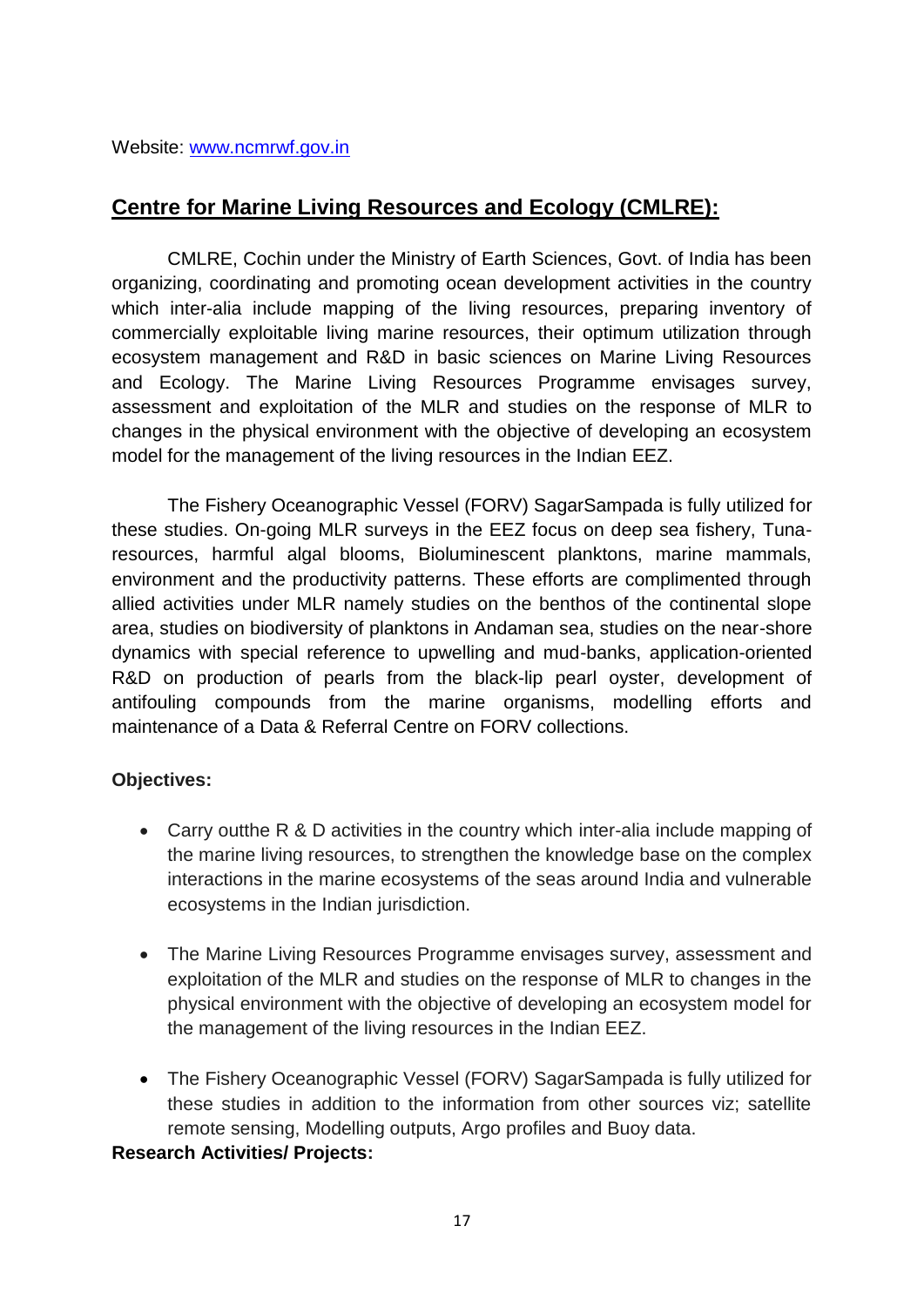- [Marine Ecosystem Dynamics of eastern Arabian Sea \(MEDAS\):](https://www.cmlre.gov.in/research-program/ongoing-research-program/marine-ecosystem-dynamics-eastern-arabian-sea-medas) Understanding the physical processes which control the ecosystem of the eastern Arabian Sea, Biogeochemistry of Eastern Arabian sea, Biological response including fishery resources to varying ecosystem processes over the entire Arabian Sea, Activities undertaken to address the above objectives, Biogeochemistry of eastern Arabian Sea through time-series approach, Interaction between upwelling and winter convective mixing, Relative influence of anthropogenic and offshore effects on shelf biogeochemistry, Effect of deoxygenation on nutrient cycles leading to greenhouse gases production, Biological response in terms of changes in trophic interactions due to varying upwelling source water characteristics, Pelagic-benthic interactions in trophic food supply and exchanges.
- [Resource Exploration and Inventorization System \(REIS\):](https://www.cmlre.gov.in/research-program/ongoing-research-program/resource-exploration-and-inventorization-system-reis) Collection, collation and dissemination of spatially and taxonomically resolved marine species records from northern Indian Ocean region through systematic survey onboard the vessel FORV Sagar Sampada, Augment the existing marine species database (OBIS) and prepare checklist for all the species under different phyla reported from Northern Indian Ocean, Maintenance of voucher specimens and tissue samples, and development of barcodes of deep sea fauna covering major phyla.

Website: [www.cmlre.gov.in](http://www.cmlre.gov.in/)

# **National Centre for Coastal Research (NCCR):**

In 1997, Government of India implemented Environment Management Capacity Building (EMCB) programme for a period of five years, funded by the International Development Association through the World Bank. The Department of Ocean Development (DOD) established a Project Directorate i.e., Integrated Coastal and Marine Area Management (ICMAM-PD), at Chennai in January,1998 with the approval of Cabinet Committee on Economic Affairs to implement the EMCB programme. After completion of the World Bank assignment, it was decided by DOD to continue the activities of ICMAM, as a long-term R&D activity with a mandate to promote research addressing issues related to coastal processes, ecosystems, shoreline erosion, pollution, hazards and coastal vulnerability.

In order to provide a long-term organizational framework to continue the research activities, the Project Directorate is designated as the "National Centre for Coastal Research (NCCR)" an attached office of MoES. NCCR, is envisaged to develop and improve the country's capabilities in addressing the challenging problems prevailing in the coastal zone, which have societal, economical and environmental implications. These activities of NCCR would be an integral part of the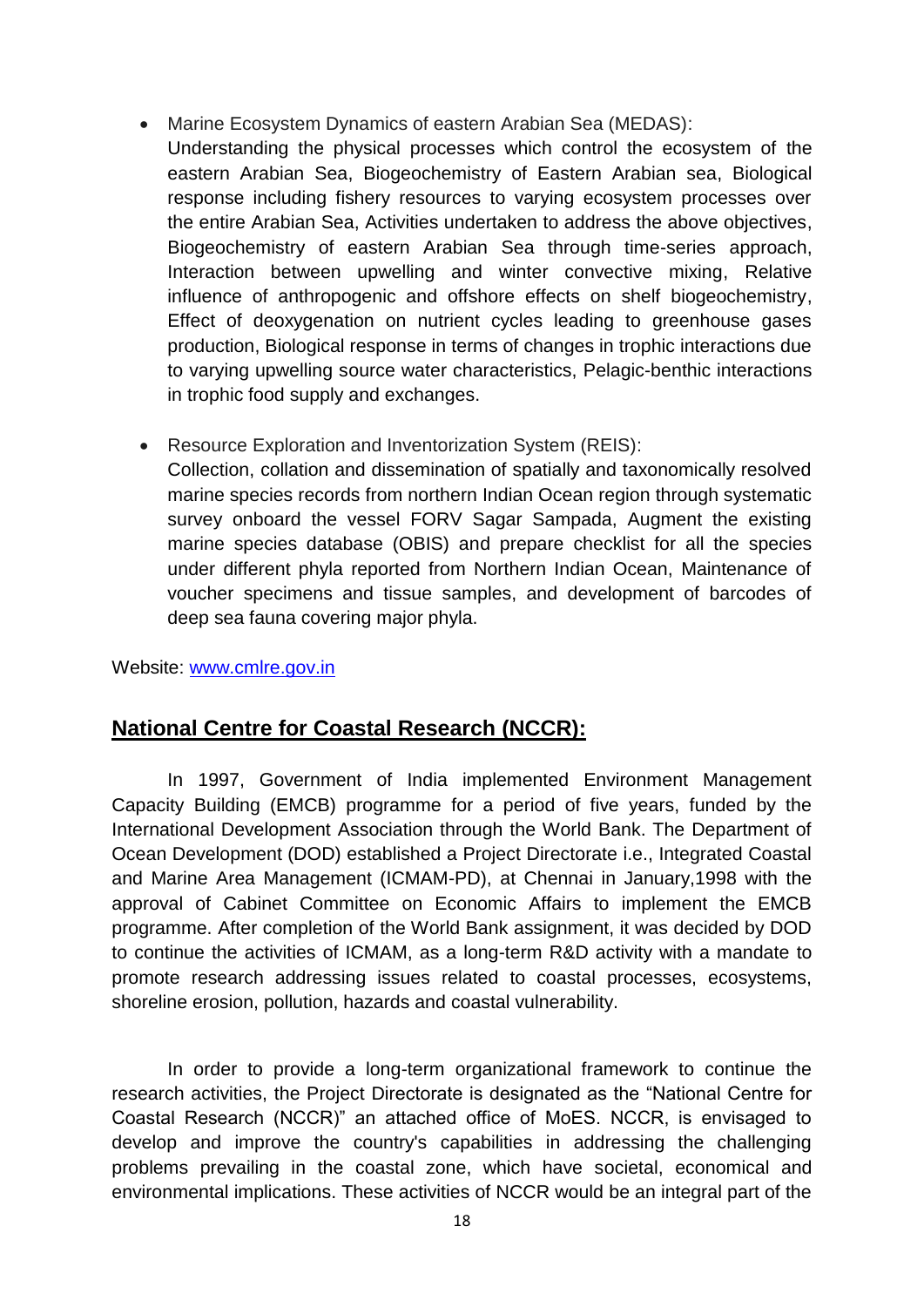Ministry's mission to offer scientific and technical support to coastal communities and stakeholders for integrated and sustainable use of resources towards socioeconomic benefit of the society.

# **Objective:**

- To carry out multi disciplinary research related to coastal water quality, coastal process.
- To carry out research related to shoreline management.
- To understand coastal hazards-vulnerability and coastal ecosystems for the benefit of society and environment.

# **Research Activities/ Projects:**

- Coastal processes and hazard: Understanding of Coastal Processes through Monitoring, Modelling and prediction and development of Shoreline Management Plans along the Indian coast, Assessment of Coastal Vulnerability due to Climate Change, Sea Level Rise and Natural Hazards.
- Costal Water:

To monitor the coastal water quality and alert the government and other stakeholder on the status of coastal health, To detect periodical changes in coastal water quality, predict pollution levels and provide real-time information of water quality and status of the coastal waters, To develop numerical model for the prediction of coastal water quality and dissemination of water quality information via web and mobile application, Conduct coastal clean campaign for Indian beaches in line with the Coastal Clean Seas campaign of United Nations and Environment Agency (UNEA), To develop Seawater Quality Criteria (SWQC) for coastal waters, waste disposal zones, fishing ports, harbours and ecologically sensitive habitats for protection of marine life, Derivation of environmental quality indices through ecological risk assessment of metals in estuarine and coastal waters.

- Coastal Habitats and Ecosystem: Coastal Resource Assessment and Management, Ecosystem based services - an approach for the management of coastal areas.
- Capacity Building & Training:

To develop the resources available in coastal States through structured training programmes with an even mix of theory and hand-on sessions for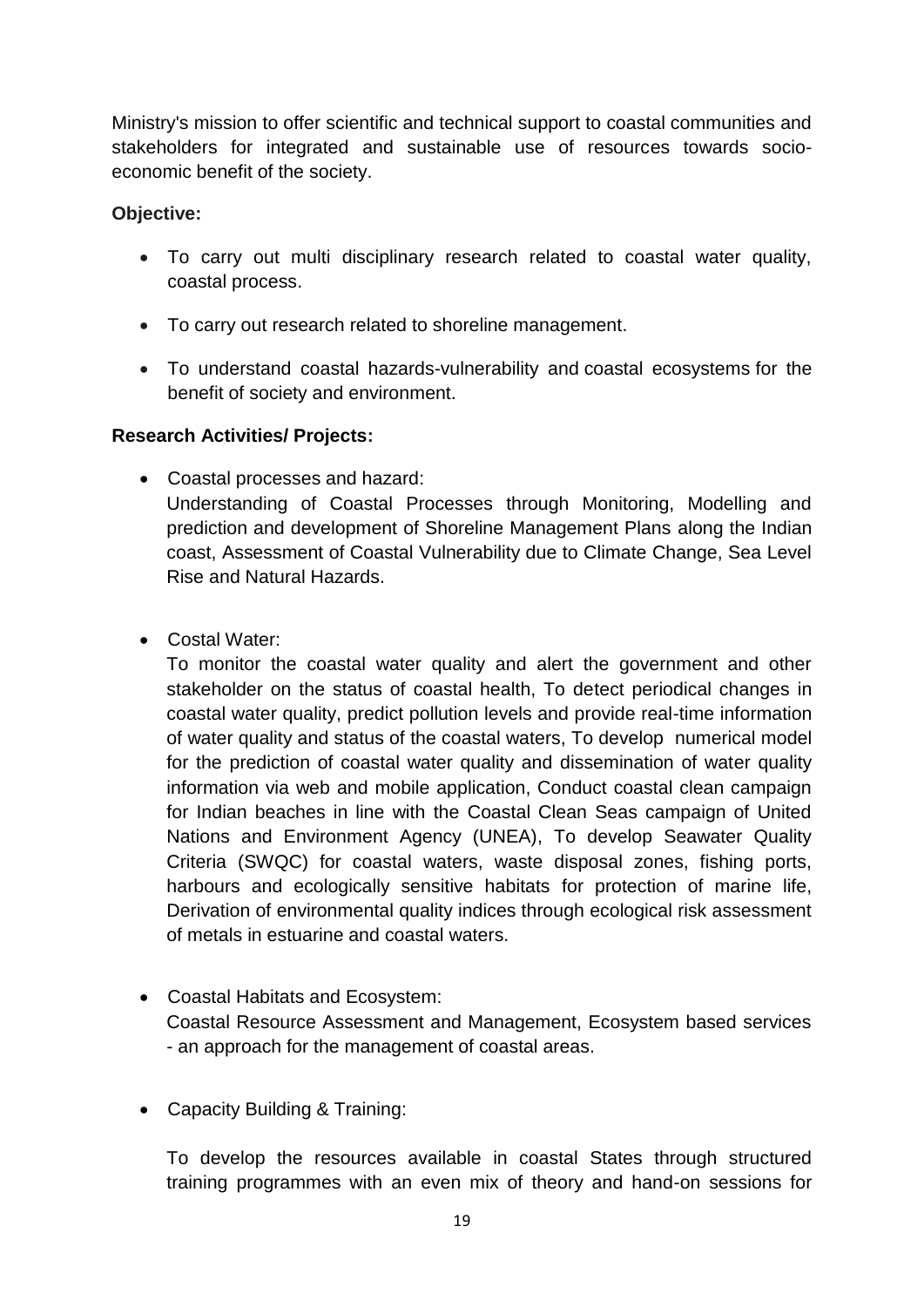effective management of coastal areas and related issues, Strengthening institutional mechanisms for handling coastal issues related to pollution, hazards, processes and ecosystems through structured training and capacity building programmes, Promoting interaction among coastal stake holders by networking and facilitating exchange of information, experience and expertise.

The projects implemented included preparation of modelIntegrated Coastal and Marine Area Management(ICMAM) plans, GIS-based information for critical habitats, determination of waste assimilation capacity, development of EIA guidelines, determination of "no impact zone", determination of use classification for coastal waters, shoreline management plans for selected locations, ecosystem modelling for coastal habitats, marine ecotoxicology and storm surge inundation modelling.

Website[:www.nccr.gov.in](http://www.nccr.gov.in/)

# **National Center for Seismology (NCS):**

National Center for Seismology (NCS) is the nodal agency of the Government of India for monitoring of earthquake activity in the country. NCS maintains National Seismological Network of 115 stations each having state of art equipment and spreading all across the country.NCS monitors earthquake activity all across the country through its 24x7 round the clock monitoring center. NCS also monitors earthquake swarm and aftershock through deploying temporary observatory close to the affected region. Apart from earthquake monitoring, NCS is also actively involved in the Seismic Hazard Microzonation and seismological research.

The history of instrumental earthquake monitoring in India dates back to 1898, when the firstseismologicalobservatory of the country was established at Alipore (Calcutta) on 1 December, 1898 after the great Shillong plateau earthquake of 1897. The occurrence of devastating earthquakes such as, the 1905 Kangra earthquake, 1934 Nepal-Bihar, Assam and many other strong earthquakes, necessitated to strengthen the national seismological network progressively from a paltry 6 in 1940 to 8 in 1950, 15 in 1960 and 18 in 1970.Early 1960s marked a very important land mark in the history of seismic monitoring, when the WWSSN (World Wide Standardized Seismic Network) stations started functioning globally.

# **Objectives:**

- Understanding the earthquake source processes and their effects through earthquake monitoring.
- Seismological research for the cause of earthquake-safe society.